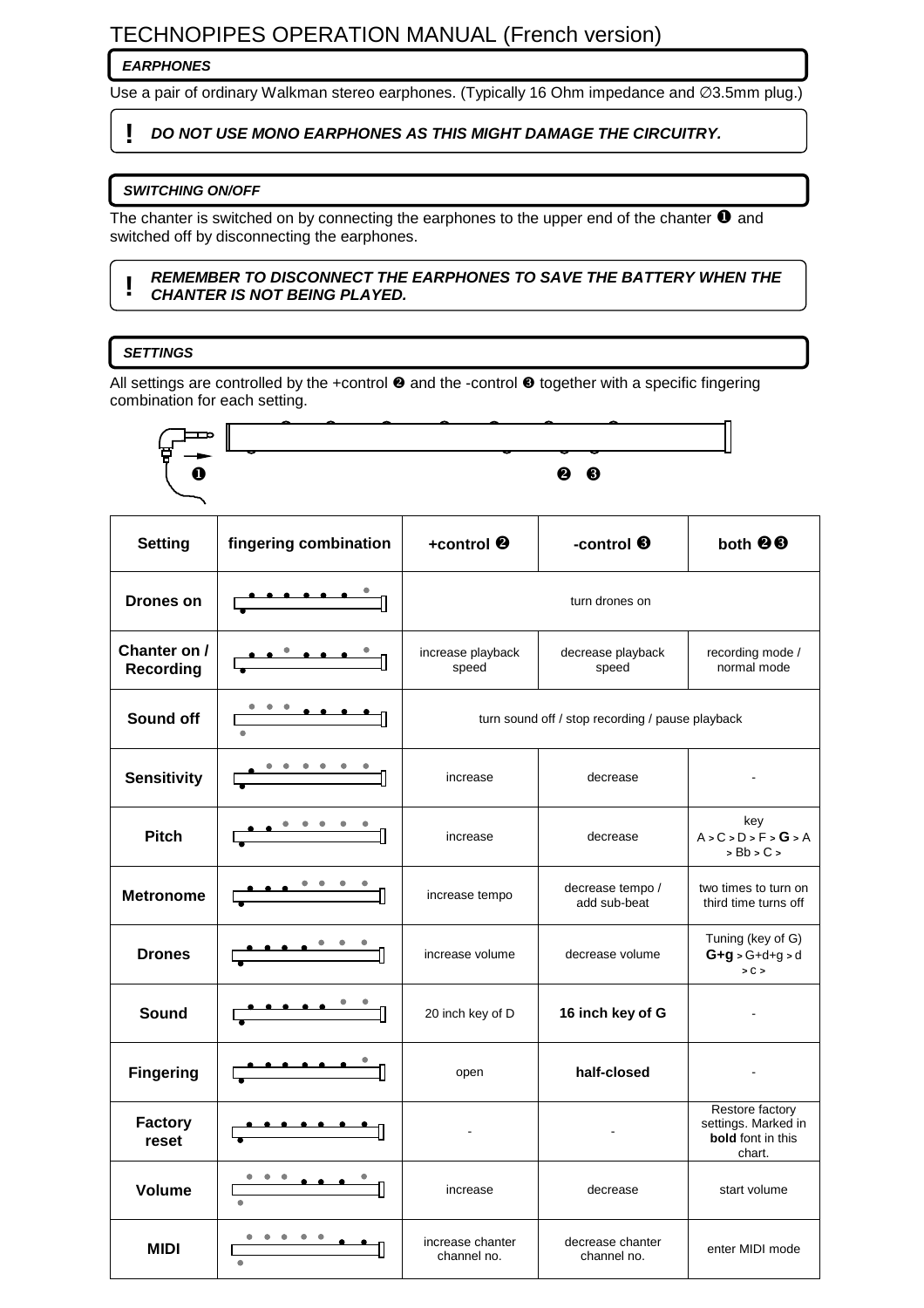#### **VOLUME**

The output volume depends to some extent on the type of earphone plugged in.

### **! PLAYING AT HIGH VOLUME MIGHT DAMAGE YOUR HEARING.**

#### **PLAYING**

The contacts of the chanter are electrical and not mechanical, meaning they do not have to be pressed down to become activated. The grip does not have to be any firmer than that on the pipe chanter.

Start-up sequence:

- 1) Start drones by playing the Drones on fingering combination.
- 2) Start chanter by playing the Chanter on fingering combination.

#### **SENSITIVITY**

It could happen, from time to time, that your fingers are very dry, causing them to become poor conductors. The chanter, being dependant of electrical conductivity, may then have some trouble playing the note your fingers indicate, instead producing a squeaky sound, or the wrong note. You then need to increase the sensitivity. Sometimes, on the other hand, your fingers may be very warm and short-circuit the chanter through a very thin film of sweat, so that the chanter fails to detect that a finger no longer is on a contact. You then need to decrease the sensitivity. The sensitivity can be set to five different levels.

#### **PITCH**

The low G goes from 185Hz up to 738Hz in steps of 0.1 to 0.7Hz. With Sound set to 16 inch, the chanter starts in the key of G (392Hz). With Sound set to 20 inch, the chanter starts in the key of D (294Hz). The key of the chanter can easily be set to A220Hz, C, D, F, G, A440Hz, Bb, or C. The accuracy is within ±3Hz.

#### **MIDI**

MIDI (Musical Instrument Digital Interface) is an electronic communications protocol that enables electronic musical instruments, computers, and synthesizers etc. to communicate with each other. MIDI does not transmit an audio signal - it transmits digital data messages defining parameters such as pitch and volume of the musical notes to play. See http://www.midi.org for further reading.

MIDI mode is entered if MIDI combination is fingered at the time the MIDI cable is connected. The chanter is initially set to channel 1, but can be set between 1 and 14. The bass is fixed on channel 15 and the tenor fixed on channel 16. The default Low G is MIDI note number 67. In MIDI mode, the volume settings for chanter and drones affect the note velocity. It is up to the receiver to interpret the velocity data. (In MIDI mode, metronome and recording are not available.)

### **METRONOME**

The metronome does not start at any given tempo. You set the tempo like this:

- 1) Hold the Metronome fingering combination.
- 2) Think of a tempo in you head.
- 3) Beat the tempo once on the +/-controls (both contacts at the same time).
- 4) (OPTIONAL) Add sub-beats by touching the -control.
- 5) Beat the tempo again on the +/-controls to set the main beat.
- 6) The metronome continues in that tempo.
- 7) Touch +/-controls again holding the Metronome fingering combination: the metronome turns off.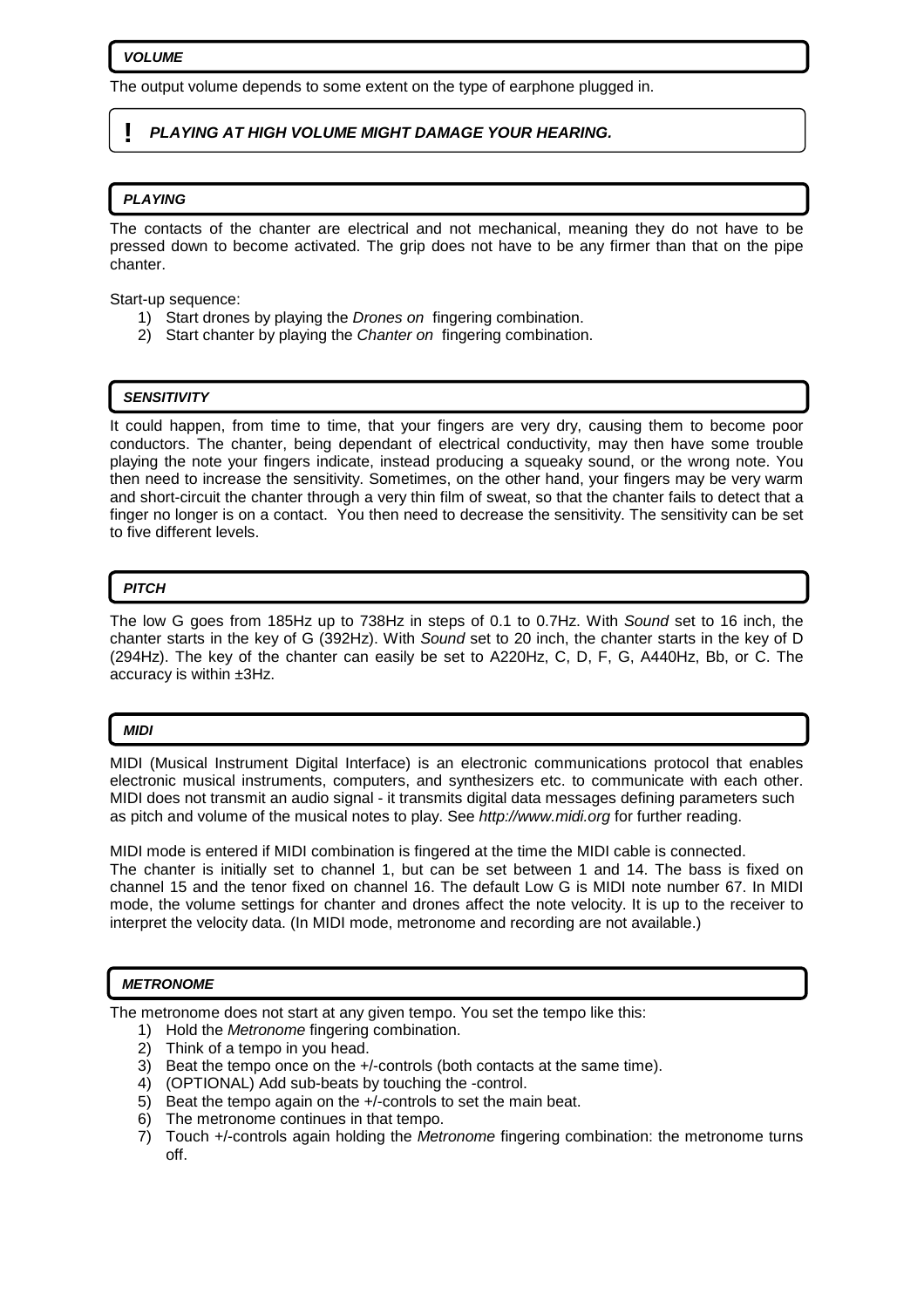#### **RECORDING**

The chanter can record more than 1200 notes. You can play along with the recorded notes to practice phrases, seconds, etc. When recording, the first note and the last note preceding the Sound off note are not stored for simplifying the creation of loops. The recorded track is played back on the right channel, and you play along on the left channel. The playback speed can be set between ¼ and 2 times the recorded speed.

Typical recording sequence:

- 1) Start drones and chanter.
- 2) Play the Recording fingering combination.
- 3) Put your lower hand thumb on both the +control and -control. A high pitched beep indicates recording mode.
- 4) Record as long as you like, or until the memory is full (indicated by a low pitched beep).
- 5) Play the Sound off note.
- 6) Start playback by turning drones on.
- 7) Start chanter and play along.
- 8) Exit recording mode by 2) and 3) above. A low pitched beep indicates normal mode.

# **SCALE**

The chanter can play two different scales. To play the second octave, the top hand thumb hole has to be left open, or alternatively, the bottom most hole must be closed.

Half-closed fingering chart

| $\tilde{H}$ | <b>DSS</b> | ₹      | SI bemol           | 5                                        | <b>DO</b>                             | #<br><b>DO</b>                         | #<br>$\overline{O}$     | 足                                        | MI bemol                        | MI bemol                             | $\overline{\Sigma}$               | 2FA                               | 2FA#                               | <b>2SOL</b>                      | $\frac{1}{2}$ | $\frac{4}{2}$ | 2SI bemol | 2SI bemol     | $\overline{2}$             | $\overline{2}$                  | <b>DO</b>                           | <b>DO</b>                  | $\overline{5}$                           | $\overline{5}$                           |
|-------------|------------|--------|--------------------|------------------------------------------|---------------------------------------|----------------------------------------|-------------------------|------------------------------------------|---------------------------------|--------------------------------------|-----------------------------------|-----------------------------------|------------------------------------|----------------------------------|---------------|---------------|-----------|---------------|----------------------------|---------------------------------|-------------------------------------|----------------------------|------------------------------------------|------------------------------------------|
| Щ           | O          | ⋖      | ЪĞ                 | $\boldsymbol{\underline{\omega}}$        | $\circ$                               | đ                                      | 3                       | $\Omega$                                 | 띵                               | 띵                                    | Ш                                 | $\frac{1}{2}$                     | 2F#                                | 2G                               | 2A            | 2A            | 2Bb       | 2Bb           | 28                         | 28                              | $\overline{c}$                      | $\overline{C}$             | $\overline{5}$                           | $\overline{\sigma}$                      |
| $\bullet$   |            |        | $\bullet$          | $\bullet$                                | $\bullet$<br>$\bullet$                | $\bullet$<br>$\circ$                   | $\bullet$<br>$\circ$    | $\bullet$<br>$\circ$                     | $\bullet$<br>C                  | О                                    | О<br>$\circ$                      | O<br>$\circ$                      | $\bullet$<br>С<br>O<br>$V\bigcirc$ | $\circlearrowright$<br>$\bullet$ | $\bullet$     | $\bigcirc$    | $\bullet$ | $\bigcirc$    | $\bullet$<br>$\bullet$     | $\circlearrowright$             | 0                                   | $\circ$                    | $\circlearrowright$<br>O<br>О<br>$\circ$ | $\circ$<br>$\circ$<br>$\circ$<br>$\circ$ |
|             | $\circ$    | C<br>∩ | О<br>VO<br>$\circ$ | $\circ$<br>$\bullet$<br>VO<br>$\bigcirc$ | C<br>VO<br>$\bullet$<br>VO<br>$\circ$ | vO<br>$\bigcirc$<br>$\circ$<br>$\circ$ | $\circ$<br>C<br>$\circ$ | vO<br>v<br>$\bullet$<br>vO<br>$\bigcirc$ | C<br>$\circ$<br>$\bullet$<br>VO | O<br>$\circ$<br>$\bullet$<br>VO<br>∩ | VO<br>vO<br>0<br>vO<br>$\bigcirc$ | VO<br>V●<br>O<br>VO<br>$\bigcirc$ | VO<br>VO<br>$\bullet$<br>VO<br>О   | v<br>VO<br>$\bullet$             | ۰<br>C        | D<br>C        | О<br>VO   | ∩<br>VO<br>VO | $\circ$<br>$\bullet$<br>VO | $\circ$<br>$\bullet$<br>$\circ$ | O<br>$V\bigcirc$<br>$\bullet$<br>VO | С<br>VO<br>$\bullet$<br>vO |                                          | ( )                                      |

# Open fingering chart

| 8       | 운        | Ξ | 丘   | FA#         | 50          | LA bemol    | bemol<br>Ś | ₹                    | bemol<br>$\overline{\sigma}$ | bemol<br>5 | 5                 | Odz            | 2DO#                   | 2RE       | 2RE            | 2M      | 2M      | 2FA           | 2FA                  | 2FA#      | 2FA#       | <b>2SOL</b> | <b>2SOL</b> |
|---------|----------|---|-----|-------------|-------------|-------------|------------|----------------------|------------------------------|------------|-------------------|----------------|------------------------|-----------|----------------|---------|---------|---------------|----------------------|-----------|------------|-------------|-------------|
| $\circ$ | $\Omega$ | ш | LL. | #           | O           | ٩p          | dĄ         | $\prec$              | Вb                           | ЪĞ         | മ                 | $\overline{C}$ | 2C#                    | SD        | $\overline{5}$ | 뇑       | 뇑<br>2  | $\frac{1}{2}$ | 25                   | 2F#       | 2F#        | 2G          | 2G          |
|         |          |   |     |             | $\bullet$   | ∙           |            |                      |                              |            |                   | $\bullet$      | $\bullet$              | $\circ$   | $\circ$        |         | $\circ$ |               | $\circ$              | $\bullet$ | $\circ$    | $\bullet$   | $\circ$     |
|         |          |   |     |             |             |             |            |                      | O                            | О          | Ó                 | $\circ$        | О<br>$\circ$           | ●         |                |         |         |               |                      |           |            |             |             |
|         |          |   |     |             |             | О           | $\circ$    |                      |                              |            | $\bigcirc$        | $\bigcirc$     | VO                     | $\bullet$ |                |         |         |               |                      |           |            |             |             |
|         |          |   |     |             | О           |             |            | $\circ$              | O                            | О          | $\mathsf{v}\circ$ | $V\bigcirc$    | $V\bigcirc$            | ٧O        | VO             |         |         |               |                      |           |            | $\circ$     | О           |
|         |          |   |     | $\circ$     | $V\bigcirc$ | ٧O          | VO         | $V\bigcirc$          | $\circ$                      | $\circ$    | VO                | $V\bigcirc$    | $\mathsf{V}\mathsf{O}$ | ٧O        | VO             |         |         |               |                      | $\bigcap$ | $\bigcirc$ | VO          | VO          |
|         |          |   | ∩   |             |             | O           |            | $\bullet$            |                              |            | $\bullet$         | $\bullet$      | $\bullet$              |           | О              |         |         | ∩             | $\circ$              | ●         | O          |             |             |
|         |          | O | VO  | $V\bigcirc$ | VO          | $V\bigcirc$ | VO         | $V\circlearrowright$ | $V\bigcirc$                  | VO         | VO                | VO             | VO                     |           | $V\bigcirc$    | $\circ$ | $\circ$ | $V\bigcirc$   | $V\circlearrowright$ | VO        | $\bigcirc$ | VO          | VO          |
|         | О        |   | ∩   | ∩           | ∩           | $\circ$     | $\bigcirc$ | O                    |                              | ∩          | ◯                 | $\bigcirc$     | О                      | ∩         |                |         | VO      |               | VO                   |           | ∩          |             |             |

vibrato

open or closed